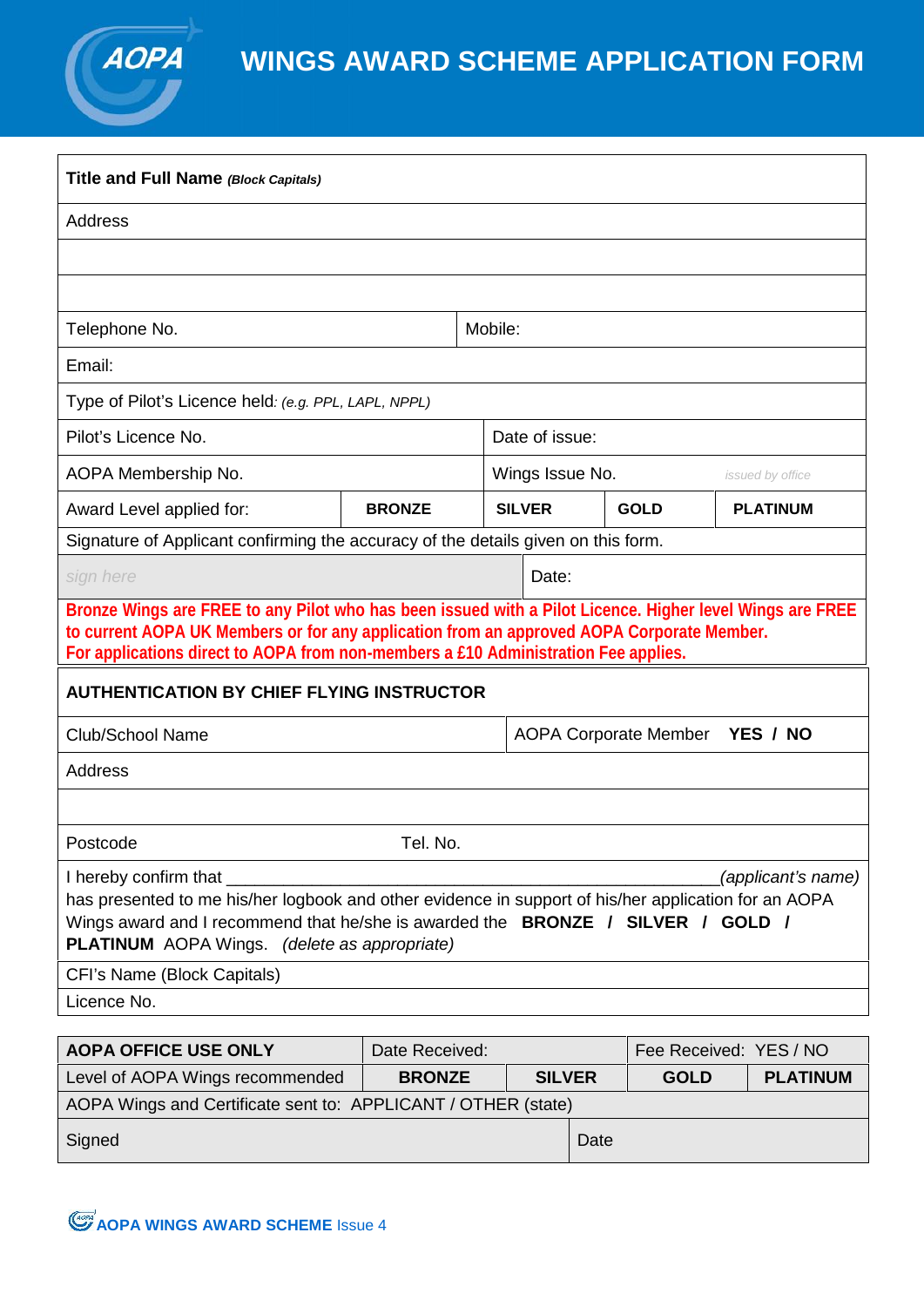| <b>Flight Times Criteria</b> | <b>Bronze</b> | <b>Silver</b> | Gold | <b>Platinum</b> |
|------------------------------|---------------|---------------|------|-----------------|
| Minimum Total Flight Time    |               | 150h          | 300h | 500h            |
| Minimum PIC                  |               | 70h           | 200h | 400h            |

## **1. MINIMUM FLIGHT TIMES** – As detailed in the table above

AOPA

| <b>Total Flight Time</b>               |  |
|----------------------------------------|--|
| <b>Pilot-in-Command Time</b>           |  |
| AOPA Membership Number (if applicable) |  |
| Date joined AOPA                       |  |

| 2. ACHIEVEMENTS - Details of achievements gained which meet the criteria in Section 2    |                                   |  |  |  |  |
|------------------------------------------------------------------------------------------|-----------------------------------|--|--|--|--|
| Achievements gained for the award applied for:<br><b>SILVER</b><br><b>GOLD</b>           | <b>PLATINUM</b><br>Dates achieved |  |  |  |  |
| 1,                                                                                       |                                   |  |  |  |  |
| 2.                                                                                       |                                   |  |  |  |  |
| 3.                                                                                       |                                   |  |  |  |  |
| 4.                                                                                       |                                   |  |  |  |  |
| 5.                                                                                       |                                   |  |  |  |  |
| 6.                                                                                       |                                   |  |  |  |  |
| 3. SEMINARS ATTENDED - Details of seminars attended which meet the criteria in Section 3 |                                   |  |  |  |  |
| <b>Title of Seminar</b>                                                                  |                                   |  |  |  |  |
| <b>Organising Body</b>                                                                   |                                   |  |  |  |  |
| <b>Location of Seminar</b>                                                               | Date                              |  |  |  |  |
| <b>Title of Seminar</b>                                                                  |                                   |  |  |  |  |
| <b>Organising Body</b>                                                                   |                                   |  |  |  |  |
| <b>Location of Seminar</b>                                                               | Date                              |  |  |  |  |
| <b>Title of Seminar</b>                                                                  |                                   |  |  |  |  |
| <b>Organising Body</b>                                                                   |                                   |  |  |  |  |
| <b>Location of Seminar</b>                                                               | Date                              |  |  |  |  |